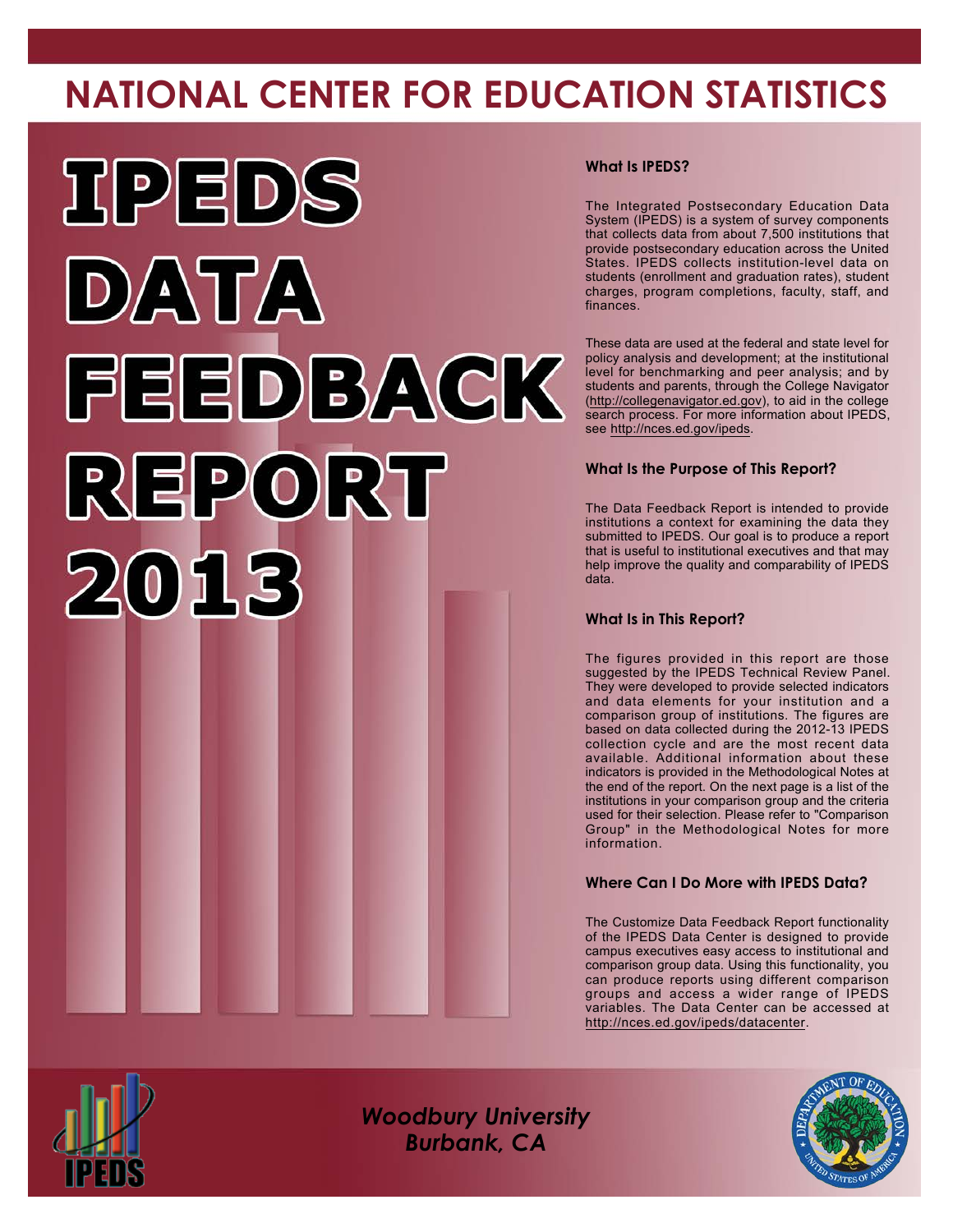#### **COMPARISON GROUP**

Comparison group data are included to provide a context for interpreting your institution's statistics. If your institution did not define a Custom Comparison Group for this report by July 15, NCES selected a comparison group for you. (In this case, the characteristics used to define the comparison group appears below.) The Customize DFR functionality on the IPEDS Data Center [\(http://nces.ed.gov/ipeds/datacenter/\)](http://nces.ed.gov/ipeds/datacenter/) can be used to reproduce the figures in this report using different peer groups.

Using some of your institution's characteristics, a group of comparison institutions was selected for you. The characteristics include Carnegie Classification of Masters Colleges and Universities (medium programs), private not-for-profit and enrollment of a similar size. This comparison group includes the following 32 institutions:

- Anna Maria College (Paxton, MA)
- Antioch University-Midwest (Yellow Springs, OH)
- Antioch University-Seattle (Seattle, WA)
- Aquinas College (Grand Rapids, MI)
- Avila University (Kansas City, MO)
- Caldwell College (Caldwell, NJ)
- Carlos Albizu University-Miami (Miami, FL)
- Columbia College (Columbia, SC)
- Converse College (Spartanburg, SC)
- Cumberland University (Lebanon, TN)
- Freed-Hardeman University (Henderson, TN)
- Goddard College (Plainfield, VT) Heritage University (Toppenish, WA)
- 
- Holy Names University (Oakland, CA) Hood College (Frederick, MD)
- John F Kennedy University (Pleasant Hill, CA)
- Kettering University (Flint, MI)
- La Sierra University (Riverside, CA)
- Mills College (Oakland, CA)
- Notre Dame de Namur University (Belmont, CA)
- Oakland City University (Oakland City, IN)
- Ottawa University-Phoenix (Phoenix, AZ)
- Rosemont College (Rosemont, PA)
- Shorter University-College of Adult & Professional Programs (Marietta, GA)
- Siena Heights University (Adrian, MI)
- Sierra Nevada College (Incline Village, NV)
- Southwestern College (Winfield, KS)
- Union Graduate College (Schenectady, NY)
- University of Rio Grande (Rio Grande, OH)
- University of Saint Mary (Leavenworth, KS)
- Walla Walla University (College Place, WA)
- Wheelock College (Boston, MA)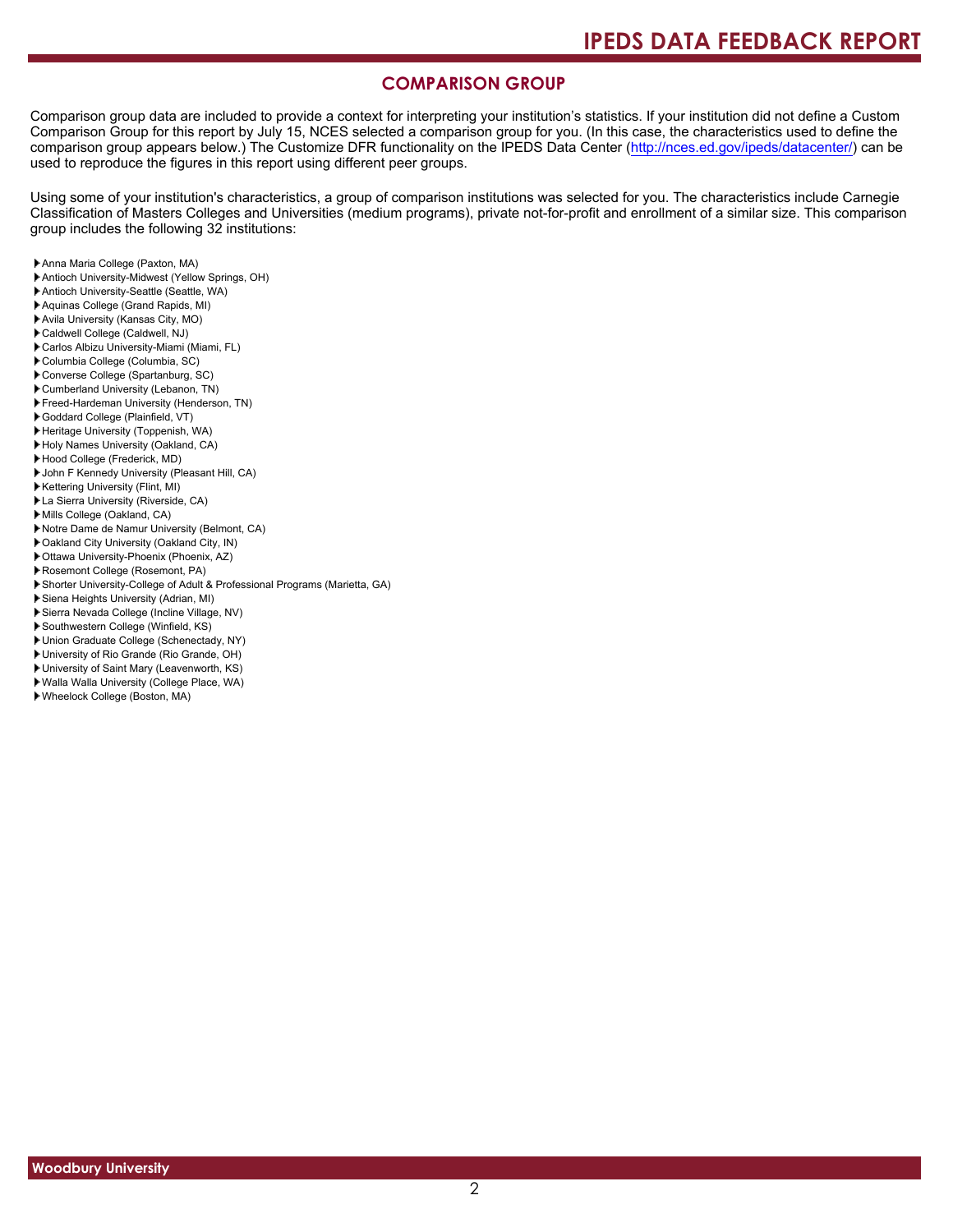



NOTE: For more information about disaggregation of data by race and ethnicity, please see the Methodological Notes at the end of this report. Median values for the comparison group will not add to 100 percent. See "Use of Median Values for Comparison Group" in the Methodological Notes at the end of this report for how median values are determined. N is the number of institutions in the comparison group.

SOURCE: U.S. Department of Education, National Center for Education Statistics, Integrated Postsecondary Education Data System (IPEDS): Spring 2013, Fall Enrollment component.

#### **Figure 2. Unduplicated 12-month headcount of all students and of undergraduate students (2011-12), total FTE enrollment (2011-12), and full- and part-time fall enrollment (Fall 2012)**



NOTE: For details on calculating full-time equivalent (FTE) enrollment, see Calculating FTE in the Methodological Notes at the end of this report. Total headcount, FTE, and fulland part-time fall enrollment include both undergraduate and postbaccalaureate students, when applicable. N is the number of institutions in the comparison group. SOURCE: U.S. Department of Education, National Center for Education Statistics, Integrated Postsecondary Education Data System (IPEDS): Fall 2012, 12-month Enrollment component and Spring 2013, Fall Enrollment component.

#### **Figure 3. Number of degrees awarded, by level: 2011-12**



NOTE: For additional information about postbaccalaureate degree levels, see the Methodology Notes. N is the number of institutions in the comparison group. SOURCE: U.S. Department of Education, National Center for Education Statistics, Integrated Postsecondary Education Data System (IPEDS): Fall 2012, Completions component.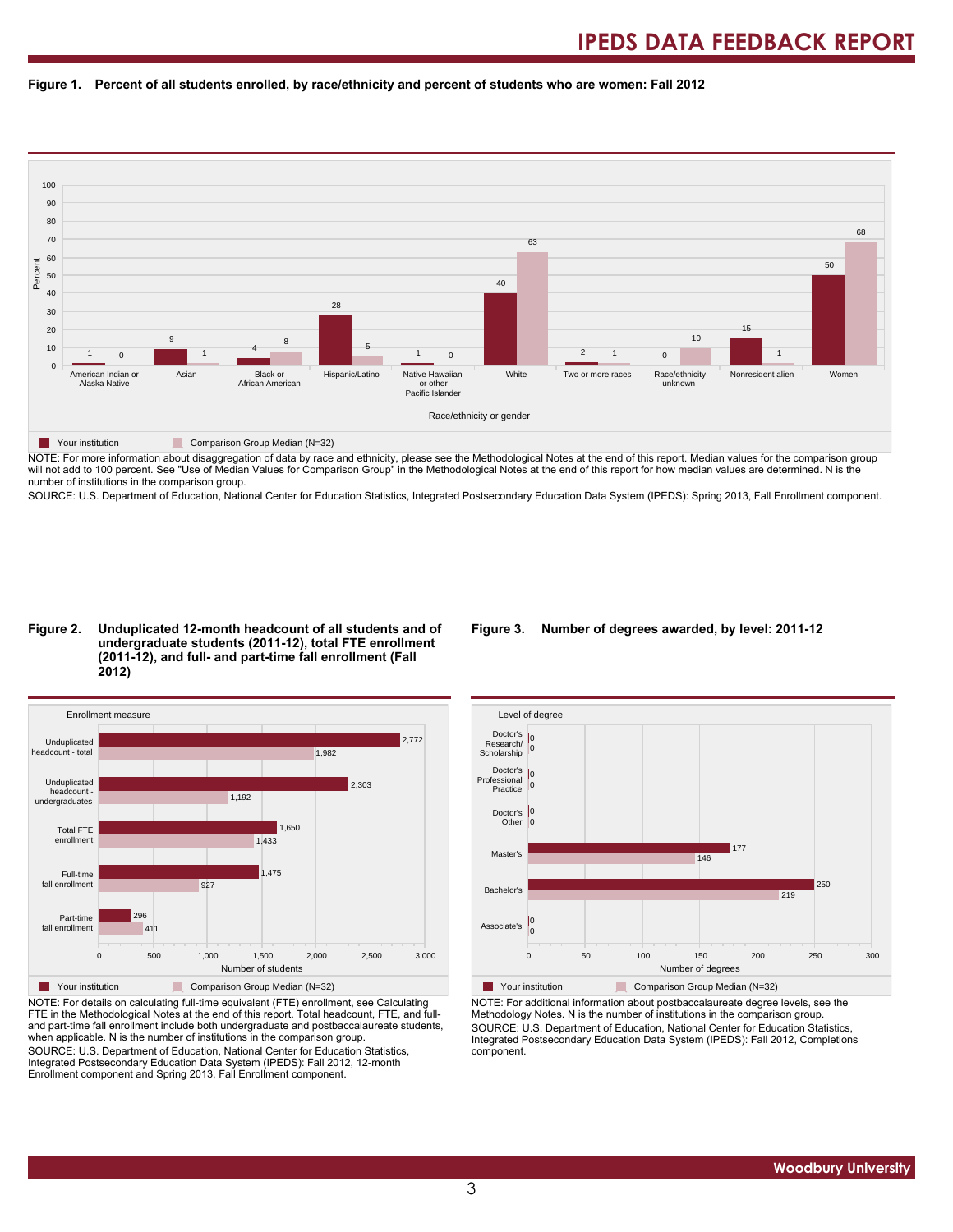**Figure 4. Academic year tuition and required fees for full-time, first-time, degree/certificate-seeking undergraduates: 2009-10--2012-13**



NOTE: The tuition and required fees shown here are the lowest reported from the categories of in-district, in-state, and out-of-state. N is the number of institutions in the comparison group.

SOURCE: U.S. Department of Education, National Center for Education Statistics, Integrated Postsecondary Education Data System (IPEDS): Fall 2012, Institutional Characteristics component.





NOTE: Any grant aid above includes grant or scholarship aid from the federal government, state/local government, or the institution. Federal grants includes Pell grants and other federal grants. Any loans includes federal loans and other loans to students. For details on how students are counted for financial aid reporting, see Cohort Determination in the Methodological Notes at the end of this report. N is the number of institutions in the comparison group.

SOURCE: U.S. Department of Education, National Center for Education Statistics, Integrated Postsecondary Education Data System (IPEDS): Winter 2012-13, Student Financial Aid component.





NOTE: Average net price is for full-time, first-time, degree/certificate-seeking undergraduate students and is generated by subtracting the average amount of federal, state/local government, and institutional grant and scholarship aid from the total cost of attendance. For public institutions, this includes only students who paid the in-state or indistrict tuition rate. Total cost of attendance is the sum of published tuition and required fees, books and supplies, and the average room and board and other expenses. For more information, see the Methodological Notes at the end of this report. N is the number of institutions in the comparison group.

SOURCE: U.S. Department of Education, National Center for Education Statistics, Integrated Postsecondary Education Data System (IPEDS): Fall 2012, Institutional Characteristics component; Winter 2012-13, Student Financial Aid component.



#### NOTE: Any grant aid above includes grant or scholarship aid from the federal government, state/local government, or the institution. Federal grants includes Pell grants and other federal grants. Any loans includes federal loans and other loans to students. Average amounts of aid were calculated by dividing the total aid awarded by the total number of recipients in each institution. N is the number of institutions in the comparison group. SOURCE: U.S. Department of Education, National Center for Education Statistics, Integrated Postsecondary Education Data System (IPEDS): Winter 2012-13, Student Financial Aid component.

#### **Figure 7. Average amounts of grant or scholarship aid from the federal government, state/local government, or the institution, or loans received, by full-time, first-time degree/certificate-seeking undergraduate students, by type of aid: 2011-12**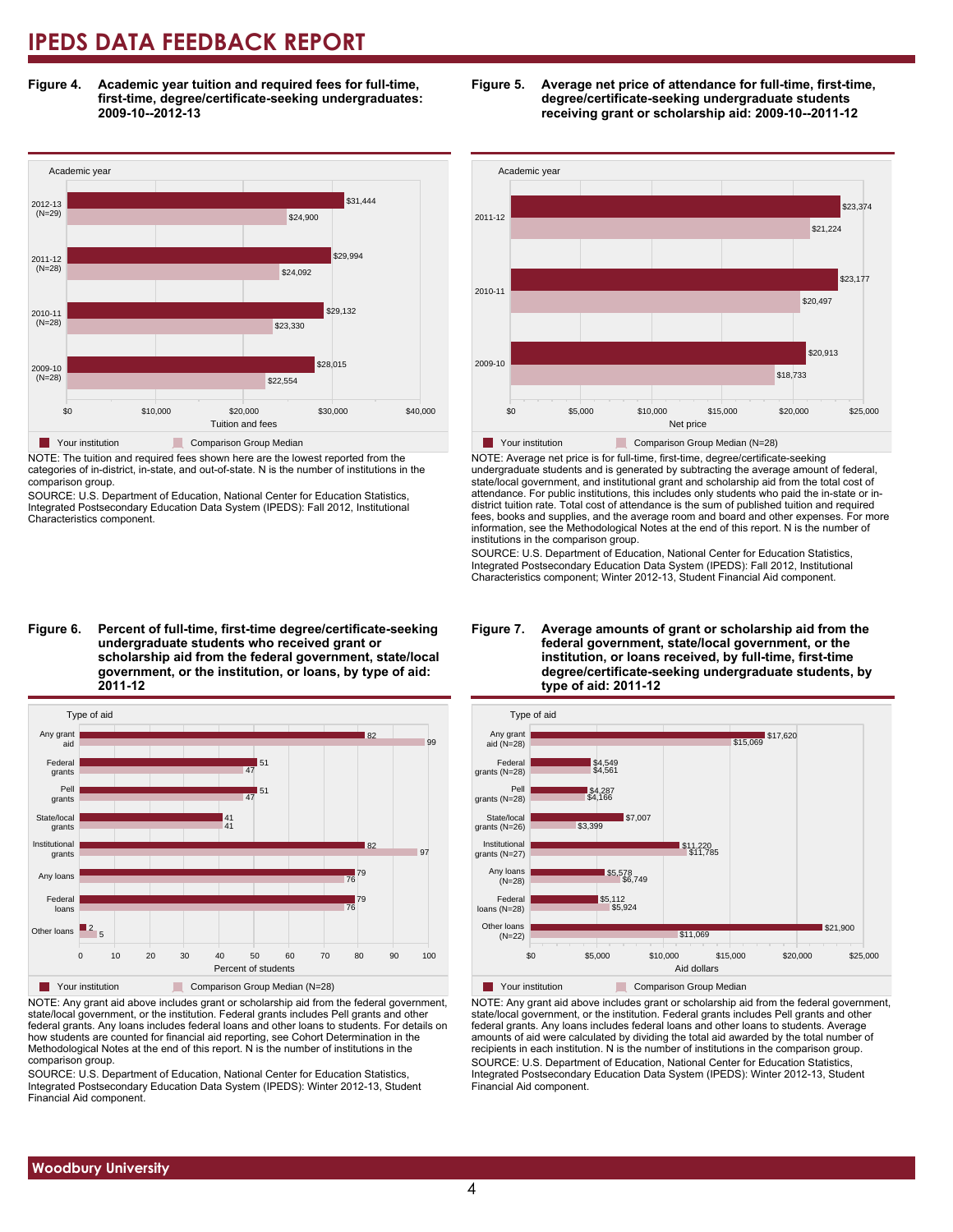**Figure 8. Percent of all undergraduates receiving aid by type of aid: 2011-12**

**Figure 9. Average amount of aid received by all undergraduates, by type of aid: 2011-12**



NOTE: Any grant aid above includes grant or scholarship aid from the federal government, state/local government, the institution, or other sources. Federal loans includes only federal loans to students. N is the number of institutions in the comparison group. SOURCE: U.S. Department of Education, National Center for Education Statistics, Integrated Postsecondary Education Data System (IPEDS): Winter 2012-13, Student Financial Aid component.



NOTE: Any grant aid above includes grant or scholarship aid from the federal government, state/local government, the institution, or other sources. Federal loans includes federal loans to students. Average amounts of aid were calculated by dividing the total aid awarded by the total number of recipients in each institution. N is the number of institutions in the comparison group.

SOURCE: U.S. Department of Education, National Center for Education Statistics, Integrated Postsecondary Education Data System (IPEDS): Winter 2012-13, Student Financial Aid component.

#### **Figure 10. Graduation rate and transfer-out rate (2006 cohort); graduation rate cohort as a percent of total entering students and retention rates of first-time students (Fall 2012)**



NOTE: Graduation rate cohort includes all full-time, first-time, degree/certificate-seeking undergraduate students. Entering class includes all students coming to the institution for the first time. Only institutions with a mission to prepare students to transfer are required to report transfers out. Graduation and transfer-out rates are the Student Right-to-Know rates. Retention rates are measured from the fall of first enrollment to the following fall. 4 yr institutions report retention rates for students seeking a bachelor's degree. Median values for the comparison group will not add to 100 percent. N is the number of institutions in the comparison group.

SOURCE: U.S. Department of Education, National Center for Education Statistics, Integrated Postsecondary Education Data System (IPEDS): Spring 2013, Graduation Rates component and Fall Enrollment component.

#### **Figure 11. Bachelor's degree graduation rates of full-time, first-time, degree/certificate-seeking undergraduates within 4 years, 6 years, and 8 years: 2004 cohort**



NOTE: The 6-year graduation rate is the Student Right-to-Know (SRK) rate; the 4- and 8 year rates are calculated using the same methodology. For more information see the Methodological Notes at the end of the report. N is the number of institutions in the comparison group.

SOURCE: U.S. Department of Education, National Center for Education Statistics, Integrated Postsecondary Education Data System (IPEDS): Spring 2013, 200% Graduation Rates component.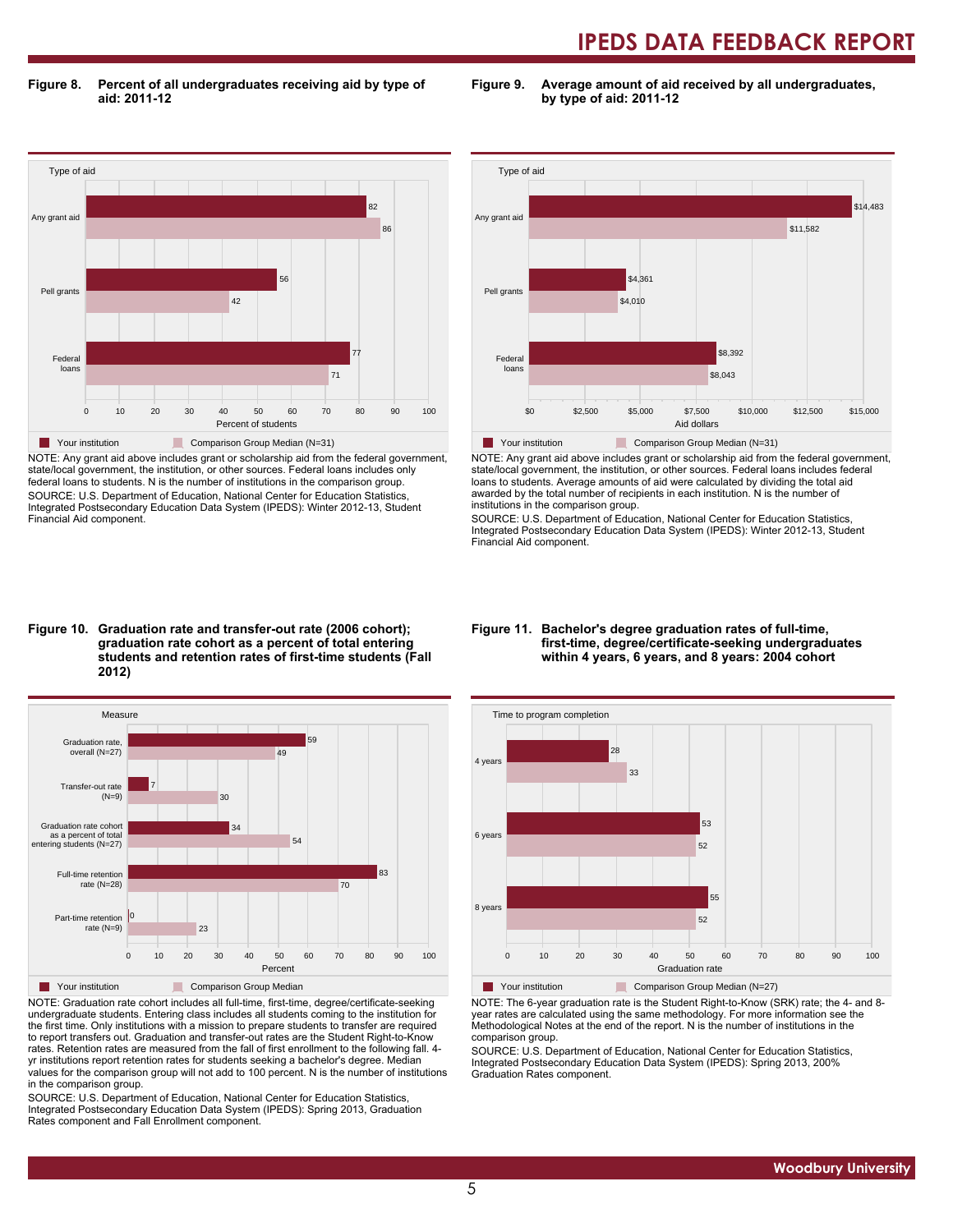**Figure 12. Full-time equivalent staff, by occupational category: Fall 2012**



NOTE: Graduate assistants are not included in this figure. For information on the calculation of FTE of staff, see the Methodological Notes. N is the number of institutions in the comparison group.

SOURCE: U.S. Department of Education, National Center for Education Statistics, Integrated Postsecondary Education Data System (IPEDS): Winter 2012-13, Human Resources component.





NOTE: Average salaries of full-time instructional non-medical staff equated to 9-month contracts was calculated by multiplying the average monthly salary by 9. The average monthly salary was calculated by dividing the total salary outlays by the total number of months covered by staff on 9, 10, 11 and 12-month contracts.

SOURCE: U.S. Department of Education, National Center for Education Statistics, Integrated Postsecondary Education Data System (IPEDS): Winter 2012-13, Human Resources component.

#### **Figure 14. Percent distribution of core revenues, by source: Fiscal year 2012**



NOTE: The comparison group median is based on those members of the comparison group that report finance data using the same accounting standards as the comparison institution. For a detailed definition of core revenues, see the Methodological Notes. N is the number of institutions in the comparison group.

SOURCE: U.S. Department of Education, National Center for Education Statistics, Integrated Postsecondary Education Data System (IPEDS): Spring 2013, Finance component.

#### **Figure 15. Core expenses per FTE enrollment, by function: Fiscal year 2012**



NOTE: Expenses per full-time equivalent (FTE) enrollment, particularly instruction, may be inflated because finance data includes all core expenses while FTE reflects credit activity only. For details on calculating FTE enrollment and a detailed definition of core expenses, see the Methodological Notes. N is the number of institutions in the comparison group. SOURCE: U.S. Department of Education, National Center for Education Statistics, Integrated Postsecondary Education Data System (IPEDS): Fall 2012, 12-month Enrollment component and Spring 2013, Finance component.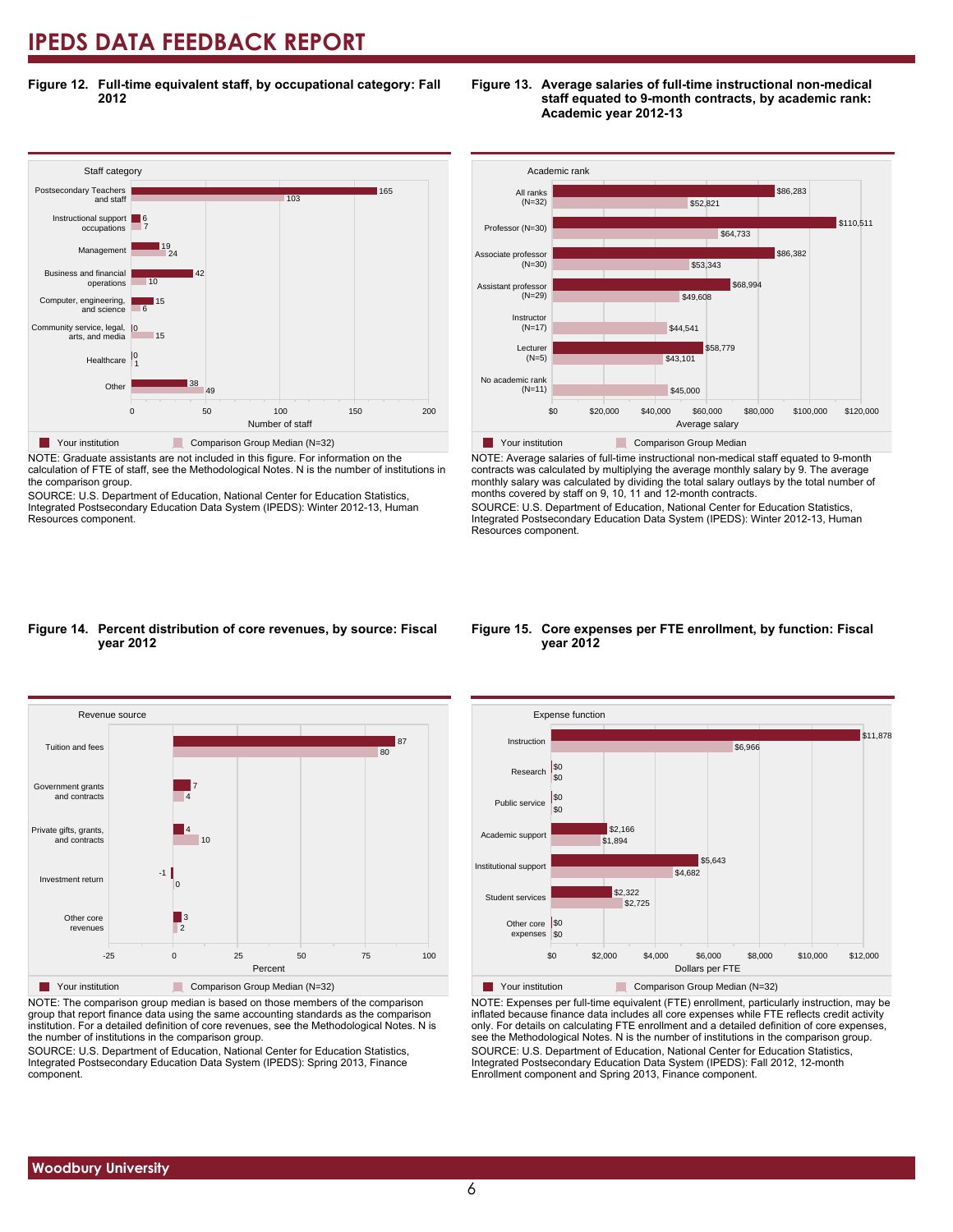### **METHODOLOGICAL NOTES**

#### **Overview**

This report is based on data supplied by institutions to IPEDS during the 2012-13 data collection year. Response rates exceeded 99 percent for most surveys. Detailed response tables are included in IPEDS First Look reports, which can be found at [http://nces.ed.gov/pubsearch/getpubcats.asp?sid=010.](http://nces.ed.gov/pubsearch/getpubcats.asp?sid=010)

#### **Use of Median Values for Comparison Group**

The value for the comparison institution is compared to the median value for the comparison group for each statistic included in the figure. If more than one statistic is presented in a figure, the median values are determined separately for each indicator or statistic. Medians are not reported for comparison groups with fewer than three values. Where percentage distributions are presented, median values may not add to 100 percent. The IPEDS Data Center provides access to all of the data used to create the figures included in this report.

#### **Missing Statistics**

If a statistic is not reported for your institution, the omission indicates that the statistic is not relevant to your institution and the data were not collected. Not all notes listed below may be applicable to your report.

#### **Use of Imputed Data**

All IPEDS data are subject to imputation for total (institutional) and partial (item) nonresponse. If necessary, imputed values were used to prepare your report.

#### **Data Confidentiality**

IPEDS data are not collected under a pledge of confidentiality.

#### **Disaggregation of Data by Race/Ethnicity**

When applicable, some statistics are disaggregated by race/ethnicity. Data disaggregated by race/ethnicity have been reported using the 1997 Office of Management and Budget categories. Detailed information about the race/ethnicity categories can be found at <http://nces.ed.gov/ipeds/reic/resource.asp>.

#### **Cohort Determination for Reporting Student Financial Aid and Graduation Rates**

Student cohorts for reporting Student Financial Aid and Graduation Rates data are based on the reporting type of the institution. For institutions that report based on an academic year (those operating on standard academic terms), student counts and cohorts are based on fall term data. Student counts and cohorts for program reporters (those that do not operate on standard academic terms) are based on unduplicated counts of students enrolled during a full 12-month period.

#### **Description of Statistics Used in the Figures**

#### *Average Institutional Net Price*

Average net price is calculated for full-time, first-time degree/certificateseeking undergraduates who were awarded grant or scholarship aid from the federal government, state/local government, or the institution anytime during the full aid year. For public institutions, this includes only students who paid the in-state or in-district tuition rate. Other sources of grant aid are excluded. Average net price is generated by subtracting the average amount of federal, state/local government, and institutional grant and scholarship aid from the total cost of attendance. Total cost of attendance is the sum of published tuition and required fees, books and supplies, and the average room and board and other expenses.

For the purpose of the IPEDS reporting, aid received refers to financial aid that was awarded to, and accepted by, a student. This amount may differ from the aid amount that is disbursed to a student.

#### *Core Revenues*

Core revenues for public institutions reporting under GASB standards include tuition and fees; state and local appropriations; government grants and contracts; private gifts, grants, and contracts; sales and services of educational activities; investment income; other operating and nonoperating sources; and other revenues and additions (federal and capital appropriations and grants and additions to permanent endowments). Core revenues for private, not-for-profit institutions (and a small number of public institutions) reporting under FASB standards include tuition and fees; government appropriations (federal, state, and local); government grants and contracts; private gifts, grants, and contracts (including contributions from affiliated entities); investment return; sales and services of educational activities; and other sources. Core revenues for private, forprofit institutions reporting under FASB standards include tuition and fees; government appropriations, grants, and contracts (federal, state, and local); private grants and contracts; investment income; sales and services of educational activities; and other sources. At degree-granting institutions, core revenues exclude revenues from auxiliary enterprises (e.g., bookstores, dormitories), hospitals, and independent operations. Nondegree-granting instituions do no report revenue from auxiliary enterprises in a separate category. These amounts may be included in the core revenues from other sources.

#### *Core Expenses*

Core expenses include expenses for instruction, research, public service, academic support, institutional support, student services, scholarships and fellowships (net of discounts and allowances), and other expenses. Expenses for operation and maintenance of plant, depreciation, and interest are allocated to each of the other functions. Core expenses at degree-granting institutions exclude expenses for auxiliary enterprises (e.g., bookstores, dormitories), hospitals, and independent operations. Nondegree-granting institutions do not report expenses for auxiliary enterprises in a separate category. These amounts may be included in the core expenses as other expenses.